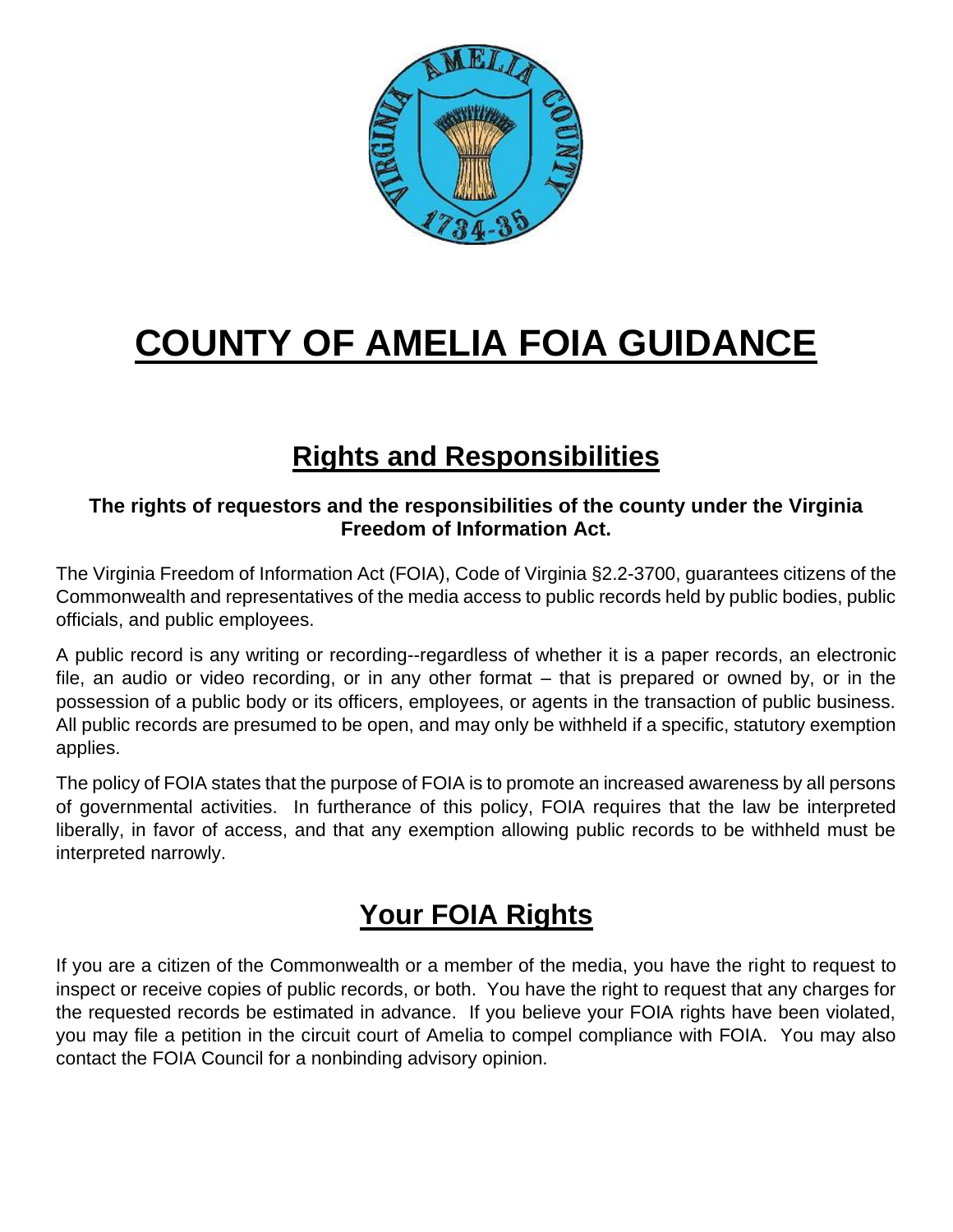## **Making a Request for Records**

You may request records by U.S. Mail, email, in person or over the phone. FOIA does not require that your request be in writing, nor do you need to specifically state that you are requesting records under FOIA. The county may require you to provide your name and legal address, as allowed under FOIA.

You may be asked to make your request in writing in order to obtain a clear statement of what records are being sought and to avoid a misunderstanding of a verbal request. However, the County cannot refuse to respond to your FOIA request if you elect to not put it in writing.

Your request must identify the records you are seeking with "reasonable specificity". It does not limit the number or volume of records you are requesting. It only requires that your request be specific enough to identify and locate the records. The County may need to discuss your request to ensure understanding of what records are being requested. Please cooperate with staff members efforts to clarify the type of records you are seeking. Making a FOIA request is not an adversarial process.

Your request must ask for existing documents or records. FOIA gives you a right to inspect or copy records; it does not require the county to create a record that does not exist.

The reason behind your request for public records from the county is irrelevant and you do not have to state why you want the records before the County responds to your request.

Amelia County's elected constitutional officers, *i.e. Commonwealth's Attorney Sheriff, Treasurer, Commissioner of the Revenue, and Clerk of the Circuit Court* , as well as the County's Electoral Board and Registrar, are the legal custodians of their own records, and have separate disclosure exemptions applicable to some of their records. If we receive a request for records that are held by one of those officials we will refer the requester to that official.

# **Responding to a FOIA Request**

The county must respond to your request within five working days of receiving the request. "Day One" is considered the day after the request is received. The five-day period does not include weekends, holidays, or other days on which the county offices are closed for other reasons, such as weather. FOIA requires the county make one of the following responses to your request within the five days:

- Provide you with the records requested
- Provide a written response with an explanation of why records are withheld; to include the specific statutory exemption
- Provide a written response if some records are withheld, while others are provided. An entire record cannot be withheld if only a portion is subject to exemption. The County may redact that portion of the record that is withheld and provide the remainder.
- Provide a written response that records do not exist.
- Provide a written response under FOIA allowing for an additional seven working days to respond to the request. This scenario is used if it is not practicable for the county to provide the records in the first five days.
	- $\cdot$  If a request is made and the county is unable to provide the records to you within 12 working days without disrupting organizational responsibilities, the County may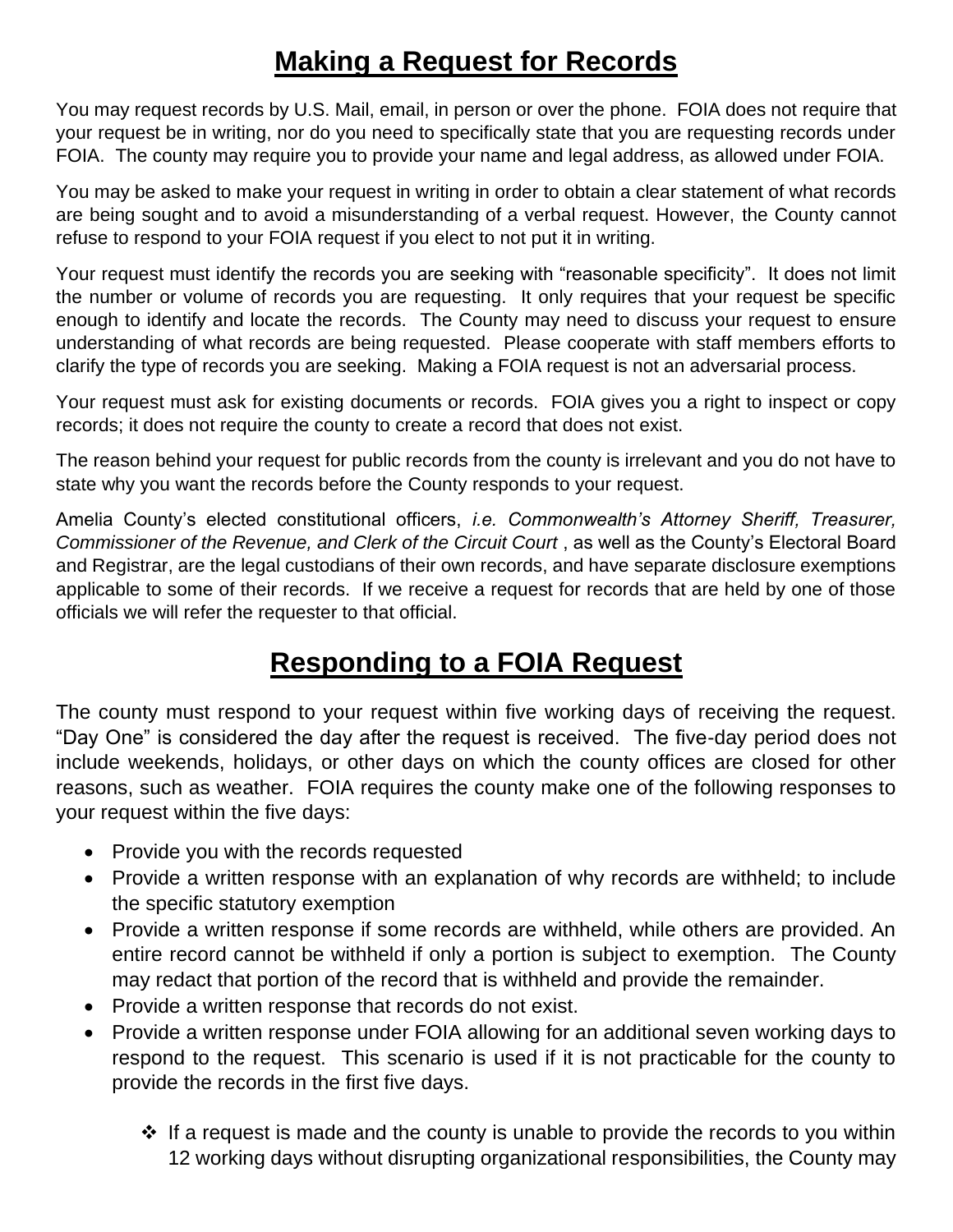petition the court for more time to respond to your request. However, FOIA requires that the County make a reasonable effort to reach an agreement with you concerning the production of the records before going to court to ask for additional time.

### **Costs**

You may be required to pay for records requested from Amelia County. FOIA allows us to charge for the actual costs of responding to FOIA requests as set forth in subsection F of §2.2-3704 of the Code of Virginia:

*"A public body may make reasonable charges not to exceed its actual cost incurred in accessing, duplicating, supplying, or searching for the requested records. No public body shall impose any extraneous, intermediary, or surplus fees or expenses to recoup the general costs associated with creating or maintaining records or transacting the general business of the*  public body. Any duplicating fee charged by a public body shall not exceed the actual cost of *duplication. The public body may also make a reasonable charge for the cost incurred in supplying records produced from a geographic information system at the request of anyone other than the owner of the land that is the subject of the request. However, such charges shall not exceed the actual cost to the public body in supplying such records"*

FOIA allows us to charge for the actual costs of responding to FOIA requests. This includes items like staff time searching for the requested items, copying costs, and any other costs directly related to supplying the requested records. If the County estimates that it will cost more than \$100 to respond to your request, you may be required to pay a deposit before proceeding with your request. The fiveday response time does not include the time between when the County asks for a deposit and when you respond. You may request that the County provide you with an estimate in advance of the charges incurred to process your FOIA request.

Amelia County will grant each person or organization a \$100 credit for future FOIA requests each calendar year. After a requestor has received \$100 of records, charges may apply.

If Amelia County does not receive payment for FOIA records provided, any future FOIA request records may be delayed until the previous balance is paid in full.

### **Types of Records**

The following is a general description of the types of records held by Amelia County:

- 1. Personnel records concerning employees and officials of the County
- 2. Records of contracts which the County has entered into
- 3. Budget records
- 4. Records showing receipts and expenditures of the County
- 5. Real estate records, such as leases, easements, deeds, and records related to the acquisition or sale of such property
- 6. Law enforcement records and other records of both internal and external investigations
- 7. Building, planning, transportation, and other community development records
- 8. Agendas, agenda items, minutes, and other records of the meeting of the Board of Supervisors Planning Commission, and other governmental bodies appointed by the Board of Supervisors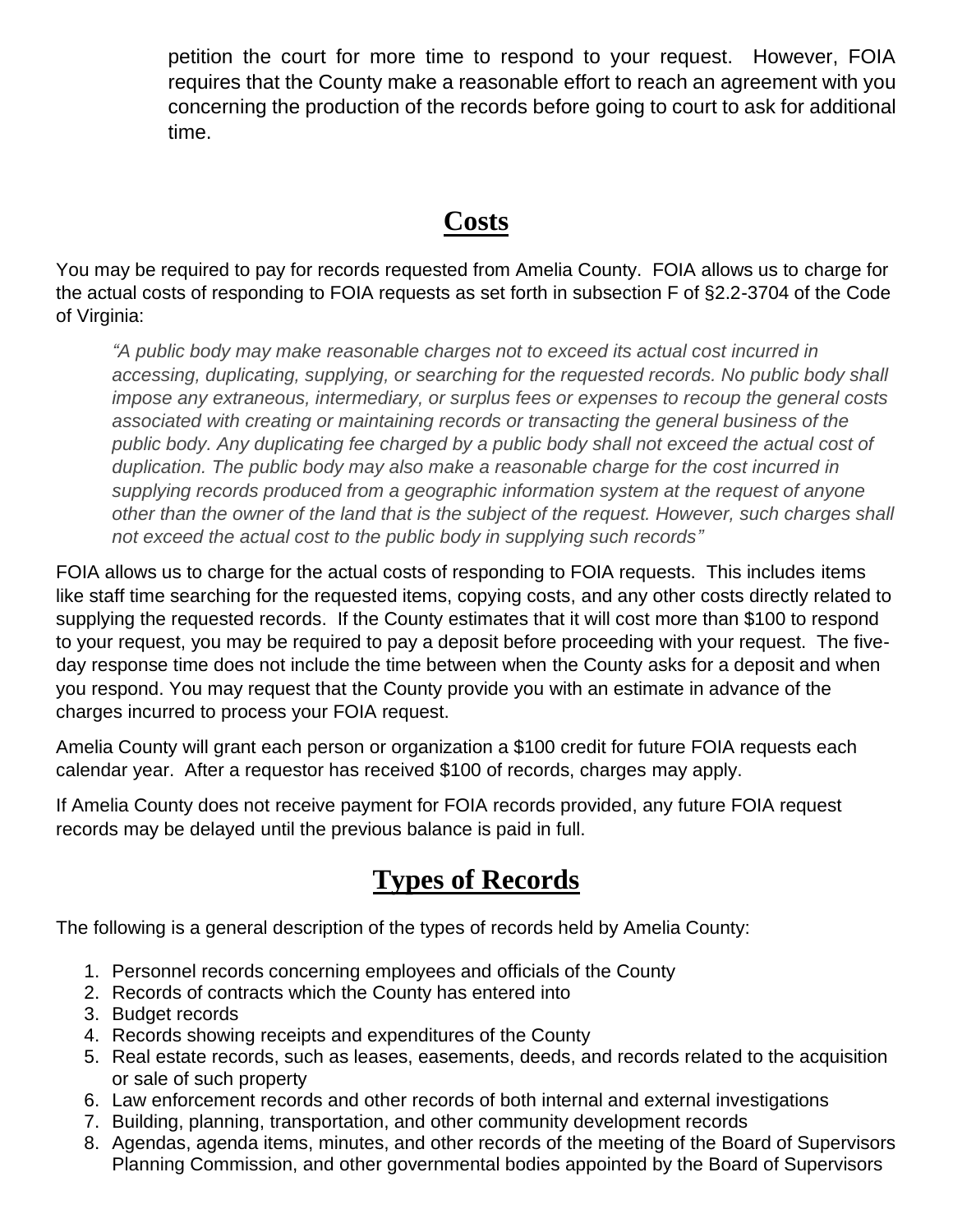- 9. Records of County fleet vehicles, solid waste management, and security management
- 10.Records related to Parks and Recreation and services offered by that department
- 11.Information System Technology records
- 12.Tax and licensing records

If you are unsure whether the County has the records you seek, you may contact the FOIA Officer or the department which you think may have the records

#### **Commonly Used Exemptions**

The Code of Virginia allows any public body to withhold certain records from public disclosure. The County commonly withhold records subject to the following exemptions, but may also withhold records for other applicable exemptions:

- 1. Personnel records (§2.2-3705.1(1) of the Code of Virginia)
- 2. Records subject to attorney-client privilege (§2.2-3705.1(2) or attorney work product (§2.2- 3705.1 (3))
- 3. Vendor proprietary information (§2.2-3705.1(6))
- 4. Records relating to the negotiation and award of a contract, prior to a contract being awarded(§2.2-3705.1 (12))
- 5. Records of criminal investigations (§2.2-3706(A)(2)(a))
- 6. Tax records (§58.1-3)
- 7. Appraisals and cost estimates of real property subject to a proposed sale, purchase, or lease (§2.2-3705.1(8))
- 8. Records relating to business, trade, or tourism development or retention when release of the information would adversely affect the financial interest of the County (§2.2-3705.6 (3))
- 9. Records requested by individuals who are not citizens of Virginia or representatives of the media (§2.2-3704 (A))

Since exemptions exist in order to protect some compelling public interest (such as privacy of individuals, criminal investigations, or the County's bargaining position in an ongoing negotiation or discussion), it is inevitable that the County will need to rely on exemptions in many cases. For that reason, it is the County's practice to invoke all exemptions that are applicable to any request for records. This practice ensures that we treat all citizens the same way, to the greatest extent possible.